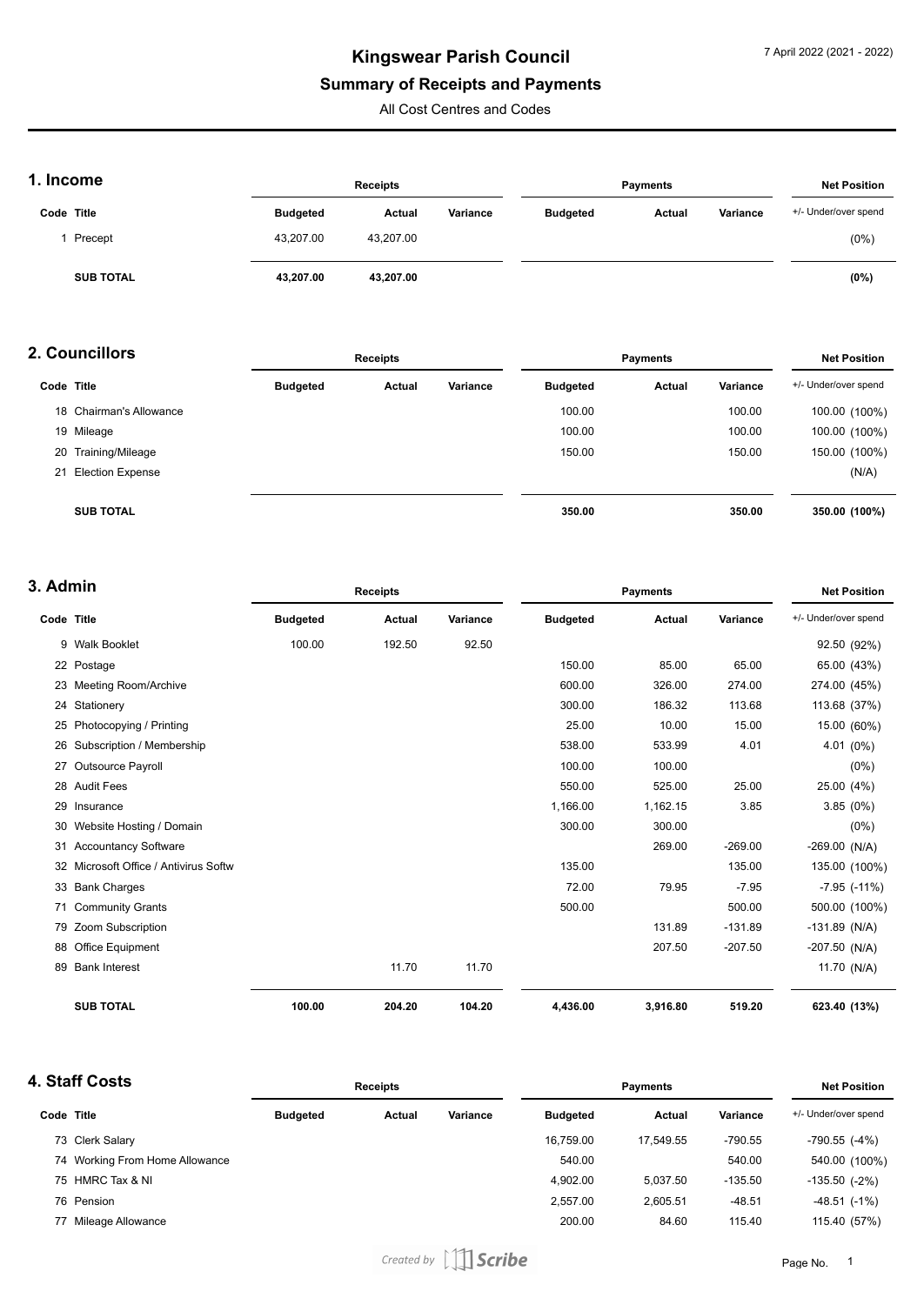#### **Summary of Receipts and Payments**

All Cost Centres and Codes

| 78 Training      | 250.00    |           | 250.00   | 250.00 (100%)    |
|------------------|-----------|-----------|----------|------------------|
| <b>SUB TOTAL</b> | 25,208.00 | 25,277.16 | $-69.16$ | $-69.16$ $(-0%)$ |

|            | <b>A&amp;E - Allotments</b> |                 | <b>Receipts</b> |          | <b>Payments</b> |        |          | <b>Net Position</b>  |  |
|------------|-----------------------------|-----------------|-----------------|----------|-----------------|--------|----------|----------------------|--|
| Code Title |                             | <b>Budgeted</b> | Actual          | Variance | <b>Budgeted</b> | Actual | Variance | +/- Under/over spend |  |
|            | 8 Fees                      | 150.00          | 150.00          |          |                 |        |          | (0%)                 |  |
|            | 49 Repairs & Maintenance    |                 |                 |          |                 | 41.86  | $-41.86$ | -41.86 (N/A)         |  |
|            | <b>SUB TOTAL</b>            | 150.00          | 150.00          |          |                 | 41.86  | $-41.86$ | -41.86 (-27%)        |  |

#### **A&E - Cemetery Code Title Budgeted Actual Variance Receipts Payments Budgeted Actual Variance Net Position** +/- Under/over spend 2 Interment 2,000.00 2,510.00 510.00 510.00 (25%) 3 Monuments / Gravestones / Plac 1,200.00 1,475.00 275.00 275.00 275.00 275.00 275.00 275.00 275.00 4 Exclusive Right of Burial 600.00 3,445.00 2,845.00 2,845.00 (474%) 5 Grave Digging (Income) 1,200.00 1,050.00 -150.00 -150.00 (-12%) 50 Advertising / Signs 100.00 100.00 100.00 (100%) 51 Repairs & Maintenance 850.00 425.69 424.31 424.31 (49%) 52 Grave Maintenance 500.00 500.00 500.00 (100%) 53 Grave Digging 950.00 950.00 1,000.00 2,010.00 -1,010.00 -60.00 (-6%) 54 Water & Sewerage 55.00 56.98 -1.98 -1.98 (-3%) **SUB TOTAL 5,000.00 9,430.00 4,430.00 2,505.00 2,492.67 12.33 4,442.33 (59%)**

|            | <b>A&amp;E - Cemetery Lodge</b> |                 | <b>Receipts</b> |          |                 | <b>Payments</b> |           | <b>Net Position</b>  |
|------------|---------------------------------|-----------------|-----------------|----------|-----------------|-----------------|-----------|----------------------|
| Code Title |                                 | <b>Budgeted</b> | Actual          | Variance | <b>Budgeted</b> | <b>Actual</b>   | Variance  | +/- Under/over spend |
|            | 6 Rent                          | 9.600.00        | 9.600.00        |          |                 |                 |           | $(0\%)$              |
|            | 55 Repairs & Maintenance        |                 |                 |          | 6.300.00        | 7.179.75        | -879.75   | -879.75 (-13%)       |
|            | <b>SUB TOTAL</b>                | 9,600.00        | 9,600.00        |          | 6,300.00        | 7,179.75        | $-879.75$ | -879.75 (-5%)        |

| A&E - Churchyard |                          | <b>Receipts</b> |               |          | <b>Payments</b> |        |           | <b>Net Position</b>  |  |
|------------------|--------------------------|-----------------|---------------|----------|-----------------|--------|-----------|----------------------|--|
| Code Title       |                          | <b>Budgeted</b> | <b>Actual</b> | Variance | <b>Budgeted</b> | Actual | Variance  | +/- Under/over spend |  |
|                  | 91 Repairs & Maintenance |                 |               |          |                 | 150.00 | $-150.00$ | $-150.00$ (N/A)      |  |
|                  | <b>SUB TOTAL</b>         |                 |               |          |                 | 150.00 | $-150.00$ | $-150.00$ (N/A)      |  |

**A&E - Events**

|            | NGE - EVEIILS                        | <b>Receipts</b> |        |             | <b>Pavments</b> |        |          | <b>Net Position</b>  |  |
|------------|--------------------------------------|-----------------|--------|-------------|-----------------|--------|----------|----------------------|--|
| Code Title |                                      | <b>Budgeted</b> | Actual | Variance    | <b>Budgeted</b> | Actual | Variance | +/- Under/over spend |  |
|            | 63 Christmas Lights / Fore Street Li |                 |        |             | 00.000.1        | 750.00 | 250.00   | 250.00 (25%)         |  |
|            | 64 Christmas Party                   |                 |        |             | 200.00          | 92.70  | 107.30   | 107.30 (53%)         |  |
|            |                                      |                 |        | $\sim$ $AA$ |                 |        |          |                      |  |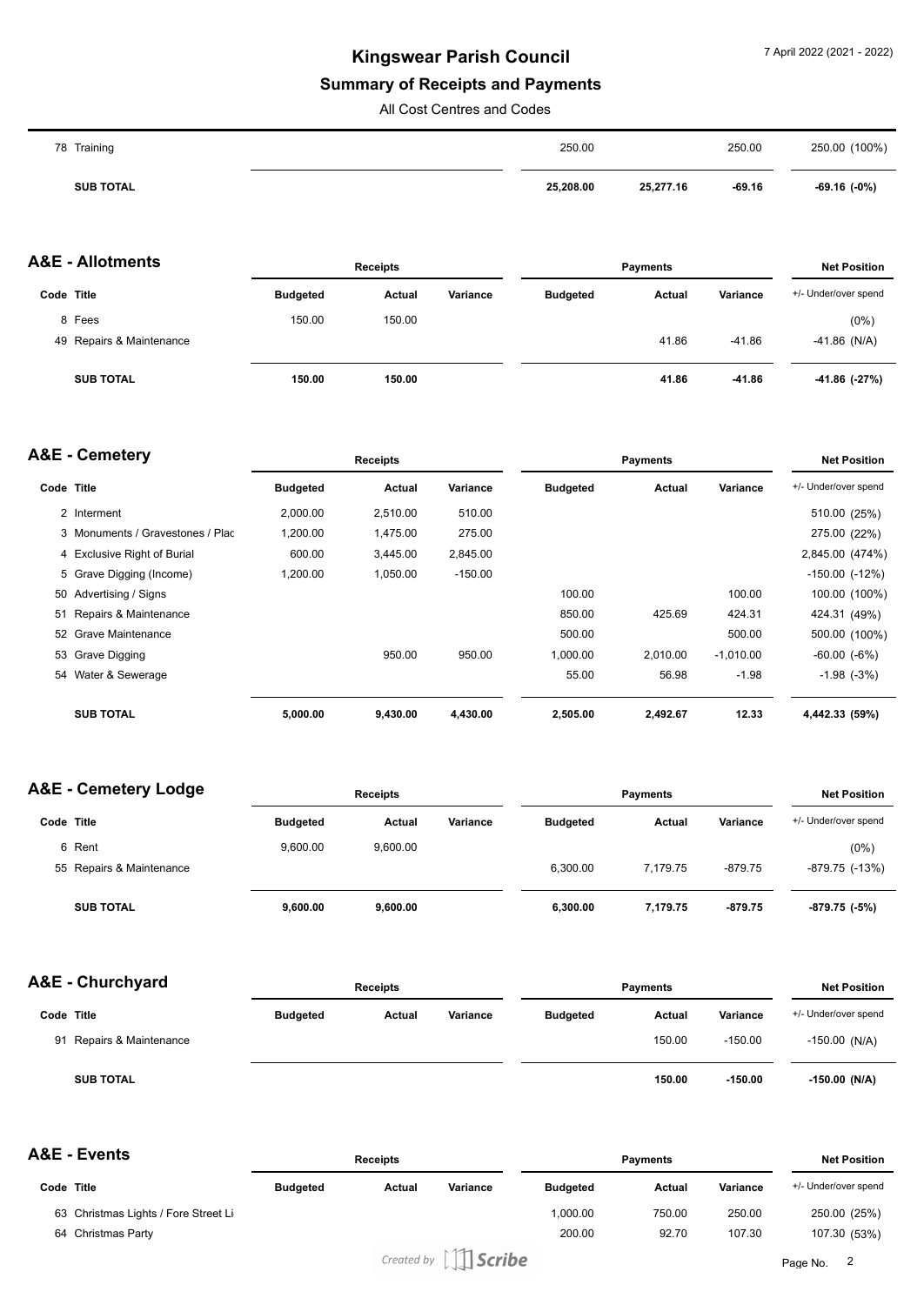## **Summary of Receipts and Payments**

All Cost Centres and Codes

| 65 Christmas Trees          |          |          | 400.00   | 450.00   | -50.00    | $-50.00$ $(-12%)$ |
|-----------------------------|----------|----------|----------|----------|-----------|-------------------|
| 66 Bonfire & Fireworks      |          |          | 400.00   |          | 400.00    | 400.00 (100%)     |
| 67 Shakespeare in the Park  |          |          | 100.00   |          | 100.00    | 100.00 (100%)     |
| 68 Remembrance Service      |          |          | 150.00   |          | 150.00    | 150.00 (100%)     |
| 69 Temporary Events License |          |          | 21.00    |          | 21.00     | 21.00 (100%)      |
| 70 Annual Parish Meeting    |          |          | 150.00   | 6.50     | 143.50    | 143.50 (95%)      |
| 92 Platinum Jubilee         | 1.164.00 | 1.164.00 |          | 833.05   | $-833.05$ | 330.95 (N/A)      |
|                             |          |          |          |          |           |                   |
| <b>SUB TOTAL</b>            | 1.164.00 | 1.164.00 | 2.421.00 | 2.132.25 | 288.75    | 1,452.75 (60%)    |
|                             |          |          |          |          |           |                   |

#### **A&E - Hanging Baskets**

| <b>\&amp;E - Hanging Baskets</b> |                 | <b>Receipts</b> |          |                 | <b>Payments</b> |           | <b>Net Position</b>  |
|----------------------------------|-----------------|-----------------|----------|-----------------|-----------------|-----------|----------------------|
| Code Title                       | <b>Budgeted</b> | Actual          | Variance | <b>Budgeted</b> | Actual          | Variance  | +/- Under/over spend |
| 10 Sponsor Fees                  | 420.00          | 375.00          | $-45.00$ |                 |                 |           | $-45.00$ $(-10\%)$   |
| 72 Baskets / Troughs             |                 |                 |          | 500.00          |                 | 500.00    | 500.00 (100%)        |
| 82 Plants                        |                 |                 |          |                 | 571.96          | $-571.96$ | $-571.96$ (N/A)      |
| 85 Hanging Basket Sponsor Labels |                 |                 |          |                 | 35.00           | $-35.00$  | $-35.00$ (N/A)       |
| <b>SUB TOTAL</b>                 | 420.00          | 375.00          | $-45.00$ | 500.00          | 606.96          | $-106.96$ | -151.96 (-16%)       |

| A&E - Maintenance |                             | Receipts        |        |           |                 | <b>Net Position</b> |           |                        |
|-------------------|-----------------------------|-----------------|--------|-----------|-----------------|---------------------|-----------|------------------------|
| Code Title        |                             | <b>Budgeted</b> | Actual | Variance  | <b>Budgeted</b> | <b>Actual</b>       | Variance  | +/- Under/over spend   |
|                   | 11 Wayleave Agreement       | 82.00           | 81.95  | $-0.05$   |                 |                     |           | $-0.05$ $(-0\%)$       |
|                   | 12 Wishing Well             | 150.00          |        | $-150.00$ |                 |                     |           | $-150.00$ ( $-100\%$ ) |
|                   | 16 Insurance Claim          |                 | 395.00 | 395.00    |                 |                     |           | 395.00 (N/A)           |
|                   | 34 Tree Works / Survey      |                 |        |           | 3.000.00        | 3,015.00            | $-15.00$  | $-15.00$ $(-0\%)$      |
|                   | 35 Grounds Maintenance      |                 |        |           | 11,456.00       | 9,551.73            | 1,904.27  | 1,904.27 (16%)         |
|                   | 36 Drain Clean              |                 |        |           | 1,700.00        | 2,180.00            | $-480.00$ | $-480.00$ $(-28%)$     |
|                   | 39 Plants / Shrubs          |                 |        |           | 500.00          |                     | 500.00    | 500.00 (100%)          |
|                   | 40 Fore Street Lights (EDF) |                 |        |           | 350.00          | 343.48              | 6.52      | 6.52(1%)               |
|                   | <b>SUB TOTAL</b>            | 232.00          | 476.95 | 244.95    | 17,006.00       | 15,090.21           | 1,915.79  | 2,160.74 (12%)         |

| A&E - Misc |                  | <b>Receipts</b> |        |          | <b>Payments</b> |        |          | <b>Net Position</b>  |
|------------|------------------|-----------------|--------|----------|-----------------|--------|----------|----------------------|
| Code Title |                  | <b>Budgeted</b> | Actual | Variance | <b>Budgeted</b> | Actual | Variance | +/- Under/over spend |
|            | 90 Memorabilia   |                 | 59.00  | 59.00    |                 | 59.00  | $-59.00$ | (N/A)                |
|            | <b>SUB TOTAL</b> |                 | 59.00  | 59.00    |                 | 59.00  | $-59.00$ | (N/A)                |

| A&E - Moorings | <b>Receipts</b>                                                          |          |             | <b>Payments</b> |          |          | <b>Net Position</b>  |  |
|----------------|--------------------------------------------------------------------------|----------|-------------|-----------------|----------|----------|----------------------|--|
|                | <b>Budgeted</b>                                                          | Actual   | Variance    | <b>Budgeted</b> | Actual   | Variance | +/- Under/over spend |  |
|                | 8.415.00                                                                 | 5.524.54 | $-2.890.46$ |                 |          |          | $-2,890.46$ $(-34%)$ |  |
|                |                                                                          |          |             | 1.275.00        | 1.014.65 | 260.35   | 260.35 (20%)         |  |
|                |                                                                          |          |             | 1,200.00        | 1,200.00 |          | (0%)                 |  |
|                |                                                                          |          |             | 100.00          | 69.00    | 31.00    | 31.00 (31%)          |  |
|                | Code Title<br>7 Fees<br>56 DHNA<br>57 Darthaven<br>58 Permits & Sundries |          |             |                 |          |          |                      |  |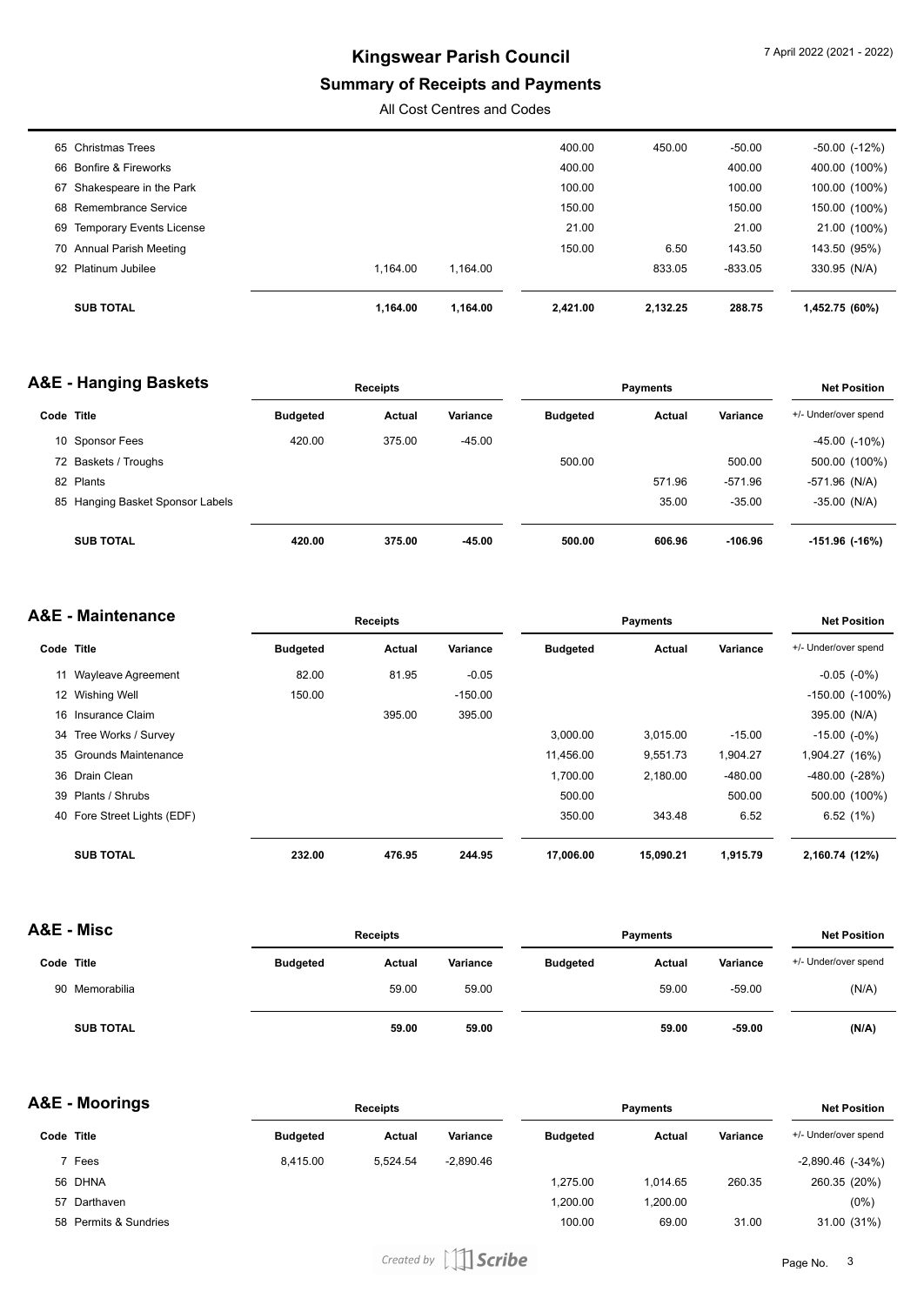# **Summary of Receipts and Payments**

All Cost Centres and Codes

| 59 Repairs & Maintenance |          |          |             |          | 99.00    | $-99.00$ | $-99.00$ (N/A)   |
|--------------------------|----------|----------|-------------|----------|----------|----------|------------------|
| <b>SUB TOTAL</b>         | 8,415.00 | 5.524.54 | $-2,890.46$ | 2,575.00 | 2,382.65 | 192.35   | -2,698.11 (-24%) |

|            | A&E - Play Area                    | <b>Receipts</b> |        |          | <b>Payments</b> |          |           | <b>Net Position</b>    |  |
|------------|------------------------------------|-----------------|--------|----------|-----------------|----------|-----------|------------------------|--|
| Code Title |                                    | <b>Budgeted</b> | Actual | Variance | <b>Budgeted</b> | Actual   | Variance  | +/- Under/over spend   |  |
|            | 37 Inspection & Insurance Contract |                 |        |          | 210.00          | 420.00   | $-210.00$ | $-210.00$ ( $-100\%$ ) |  |
|            | 38 Repairs & Maintenance           |                 |        |          | 1.000.00        | 625.00   | 375.00    | 375.00 (37%)           |  |
|            | <b>SUB TOTAL</b>                   |                 |        |          | 1.210.00        | 1.045.00 | 165.00    | 165.00 (13%)           |  |

|            | <b>A&amp;E - Public Toilets</b>     |                 | <b>Receipts</b> |          |                 | <b>Payments</b> |           | <b>Net Position</b>  |
|------------|-------------------------------------|-----------------|-----------------|----------|-----------------|-----------------|-----------|----------------------|
| Code Title |                                     | <b>Budgeted</b> | Actual          | Variance | <b>Budgeted</b> | Actual          | Variance  | +/- Under/over spend |
| 41         | Cleaning Contract (FCC)             |                 |                 |          | 1,090.00        | 1,089.75        | 0.25      | 0.25(0%)             |
|            | 42 Maintenance & Repairs            |                 |                 |          | 500.00          | 396.65          | 103.35    | 103.35 (20%)         |
|            | 43 Ground Rent / Buildings Insurano |                 |                 |          | 470.00          | 939.16          | $-469.16$ | $-469.16$ $(-99%)$   |
|            | 44 Legionella Risk Assessment       |                 |                 |          | 495.00          | 495.00          |           | $(0\%)$              |
|            | 45 Electrical Inspection            |                 |                 |          | 100.00          | 100.00          |           | $(0\%)$              |
|            | 46 Water & Sewerage                 |                 |                 |          | 1,358.00        | 1,003.37        | 354.63    | 354.63 (26%)         |
| 47         | Electric                            |                 |                 |          | 200.00          | 166.52          | 33.48     | 33.48 (16%)          |
|            | 48 Clinical Waste Collection        |                 |                 |          | 400.00          | 377.54          | 22.46     | 22.46 (5%)           |
|            | 84 Legal Costs                      |                 |                 |          |                 | 820.00          | $-820.00$ | $-820.00$ (N/A)      |
|            | <b>SUB TOTAL</b>                    |                 |                 |          | 4,613.00        | 5,387.99        | $-774.99$ | -774.99 (-16%)       |

|            | <b>BEQUEST - Carlow</b>              | <b>Receipts</b> |        |           | <b>Payments</b> |        |          | <b>Net Position</b>  |  |
|------------|--------------------------------------|-----------------|--------|-----------|-----------------|--------|----------|----------------------|--|
| Code Title |                                      | <b>Budgeted</b> | Actual | Variance  | <b>Budgeted</b> | Actual | Variance | +/- Under/over spend |  |
|            | 13 Carlow Lunch Ticket / Raffle Sale | 800.00          |        | $-800.00$ |                 |        |          | $-800.00$ $(-100\%)$ |  |
|            | 81 Carlow Lunch                      |                 |        |           | 800.00          |        | 800.00   | 800.00 (100%)        |  |
|            | <b>SUB TOTAL</b>                     | 800.00          |        | $-800.00$ | 800.00          |        | 800.00   | (0%)                 |  |

| <b>BEQUEST - M Emms</b> |                          |                 | <b>Receipts</b> |          | <b>Payments</b> |        |           | <b>Net Position</b>  |  |
|-------------------------|--------------------------|-----------------|-----------------|----------|-----------------|--------|-----------|----------------------|--|
| Code Title              |                          | <b>Budgeted</b> | Actual          | Variance | <b>Budgeted</b> | Actual | Variance  | +/- Under/over spend |  |
|                         | 14 FROST Contribution    |                 | 2,000.00        | 2,000.00 |                 |        |           | 2,000.00(N/A)        |  |
|                         | 80 Churchyard Wall Hedge |                 |                 |          |                 | 620.00 | $-620.00$ | $-620.00$ (N/A)      |  |
|                         | <b>SUB TOTAL</b>         |                 | 2.000.00        | 2,000.00 |                 | 620.00 | $-620.00$ | 1,380.00 (N/A)       |  |

| <b>MISC - Neighbourhood Plannii</b> | <b>Receipts</b> |        |                                                                | Payments        |        |          | <b>Net Position</b>  |       |
|-------------------------------------|-----------------|--------|----------------------------------------------------------------|-----------------|--------|----------|----------------------|-------|
| Code Title                          | <b>Budgeted</b> | Actual | Variance                                                       | <b>Budgeted</b> | Actual | Variance | +/- Under/over spend |       |
| 15 Groundwork UK Grant              |                 |        |                                                                |                 |        |          |                      | (N/A) |
|                                     |                 |        | Created by $\left[\begin{array}{c c}\end{array}\right]$ Scribe |                 |        |          | Page No.             | 4     |